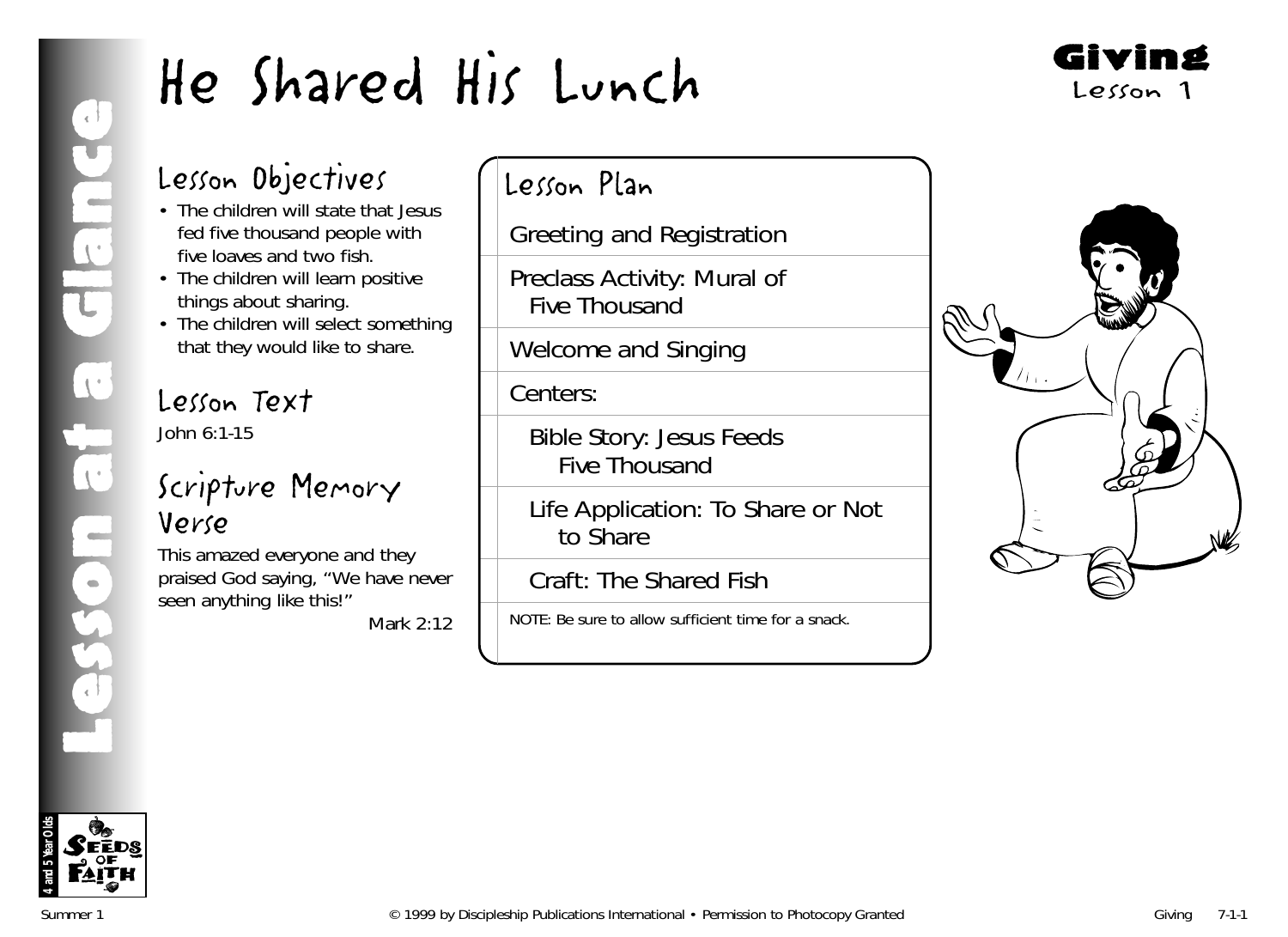# Pre class

H CJ

<u>q</u>

V

**T** 

T

Y

# He Shared His Lunch

# Mural of Five Thousand

The children will create a mural that will be used in the Bible story.

### **Materials**

*For each child:*

- plain white paper
- scissors
- markers or crayons
- glue stick

*For the teacher:*

- magazines
- scissors
- newsprint or poster board
- tape

# Preparation

- 1. Cut out pictures of "crowds" from magazines (use happy people vs. scary or sad people). Cut several pictures for each child.
- 2. Tape the newsprint onto the wall where the children will work or place it on a large flat surface.

## Instructions

- 1. Tell the children, *Our story today is about a crowd of five thousand people who followed Jesus. Can you imagine five thousand people? What is the biggest crowd of people you have ever seen*? Suggest a parade, a circus, a market or a large church service. *That's about how many people there were with Jesus! Let's make a picture that has a lot of people, maybe even five thousand people in it! Then, we can use it for the Bible story.*
- 2. Have the children select magazine pictures of people to glue onto the newsprint.
- 3. Have each child draw a picture of themselves on white paper. Have them cut out the picture and glue it to the mural.
- 4. Have the children sign their name in the area of the mural where they worked.
- 5. Give the mural to the Bible story teacher.

# Teacher Tips

- If children finish early have them add more details to the mural (sky, clouds, trees, etc.)
- Be sure to emphasize the fact that five thousand is a lot of people.

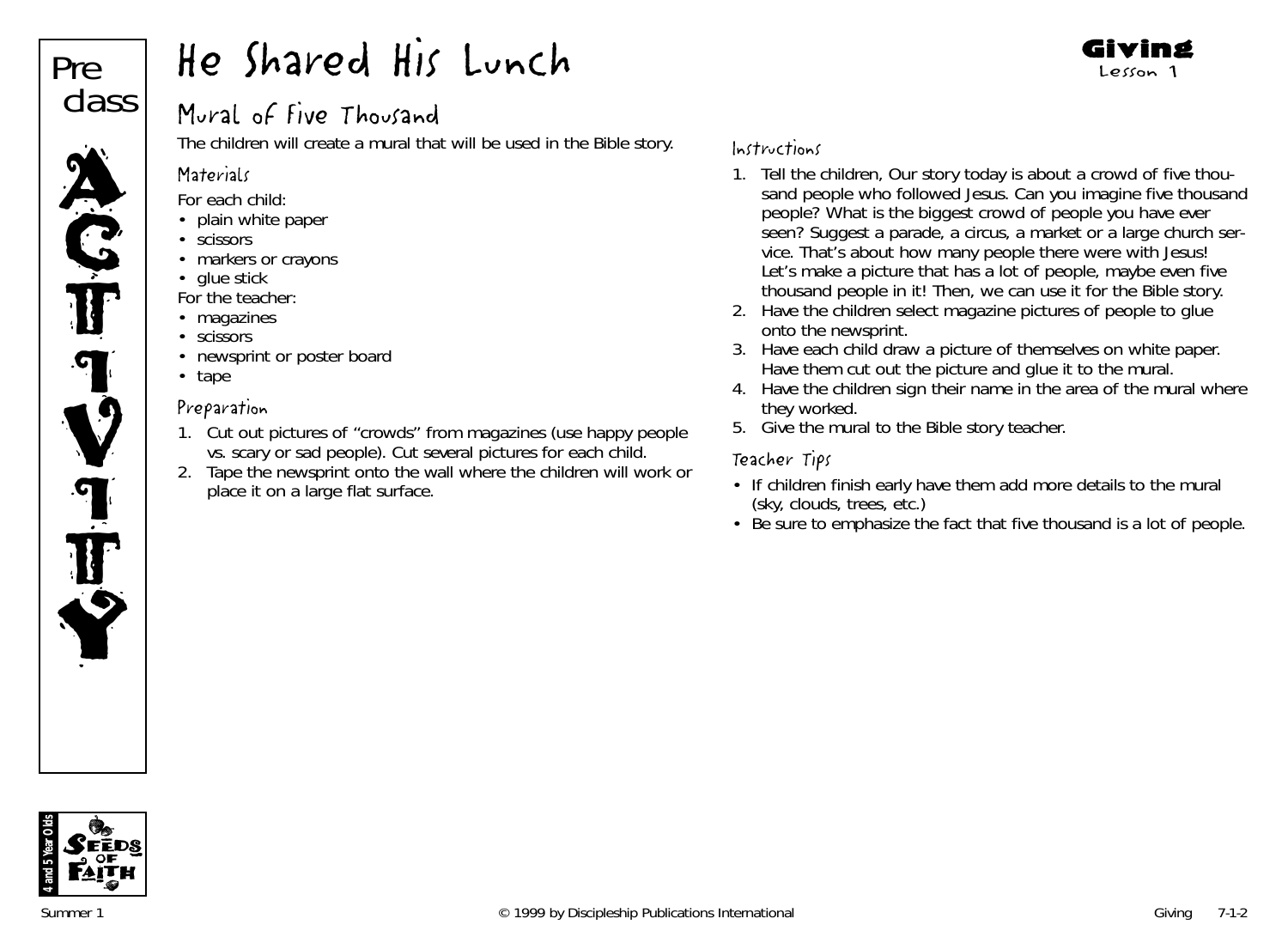# Jesus Feeds Five Thousand

The children will hear the story of Jesus feeding the five thousand with a young boy's small amount food.

#### Lesson Text

John 6:1-15

#### **Materials**

*For the teacher:*

- a blanket for everyone to sit on
- the mural from the Preclass Activity
- a picnic basket
- a napkin (paper or cloth)
- 5 small bread rolls
- a package of fish shaped crackers
- a few pieces of bread, broken into small pieces
- 2 pieces of construction paper
- scissors
- crayons or markers

*Reproducible Pages:*

• Page A, 1 copy for the teacher

## Preparation

- 1. Cut out two large fish shapes from construction paper.
- 2. Place several fish shaped crackers and broken pieces of bread in the bottom of the picnic basket.
- 3. Cover the basket with a napkin and place the five bread rolls and the two paper fish shapes on top of the napkin.
- 4. Cut out and color the picture of Jesus from the copy of Reproducible Page A.
- 5. Tape the mural to a wall or table in the Bible Story area.

## Instructions

Have the children help you spread the blanket on the floor near the mural. *Let's pretend that we are on a mountainside with all of these people in the mural*.



Give the basket to a child in the group and tell the child to hold onto it but not to open it.

Open your Bible to John 6 and begin to tell the story. *The Bible says that a crowd of five thousand people followed Jesus when he*

*went up on a mountainside*. Point to the mural. Place the picture of Jesus on the mural.

*When Jesus sat down with his disciples, he looked and saw that people were following him. It was close to dinnertime and the people were getting very hungry. Jesus knew that the people were hungry and he wanted to help them. This is what Jesus said to Philip: When Jesus looked up and saw a great crowd coming toward him, he said to Philip, "Where shall we buy bread for these people to eat?" Philip answered him, "Eight months' wages would not buy enough bread for each one to have a bite!" (John 6:5,7)*

*Philip knew they didn't have enough money to buy food for all of the people that were there! Andrew, a friend of Jesus, wanted to help. He said to Jesus, "Here is a boy with five small barley loaves and two small fish, but how far will they go among so many?"* (John 6:8-9)

Say to the child with the basket*: Come here little boy. Will you share your lunch with us and all of these people?* Instruct the child to answer yes. *What do you have in your basket to share with everyone?* Help the child to take out the two fish and the 5 small loaves.

Say to the children*: Look we have one, two, three, four, five loaves of bread and one, two fish. Thank you so much for sharing your lunch with us!* Point to the mural. *There must be five thousand people here! Will this be enough food to feed all these people?* (No*) Let's find out what Jesus did when he didn't have enough food for everyone.*

*Jesus said, "Have the people sit down." There was plenty of grass in that place, and the men sat down, about five thousand of them. Jesus then took the loaves, gave thanks, and distributed to those who were seated as much as they wanted. He did the same with the fish*. *(John 6:10-11)*

Explain to the children*: After Jesus thanked God for the food, the disciples started serving the food to all of the people. They kept giving out more and more and more food until everyone was full! Do you know how that happened? God made five loaves and two fish feed all five thousand people that were there. He made a miracle!*

*Let's pretend that we are with Jesus. First, Jesus told them to sit down. Let's all sit down. Then, Jesus took the food and gave thanks, so what should we do? Let's give thanks for the food just like Jesus did.*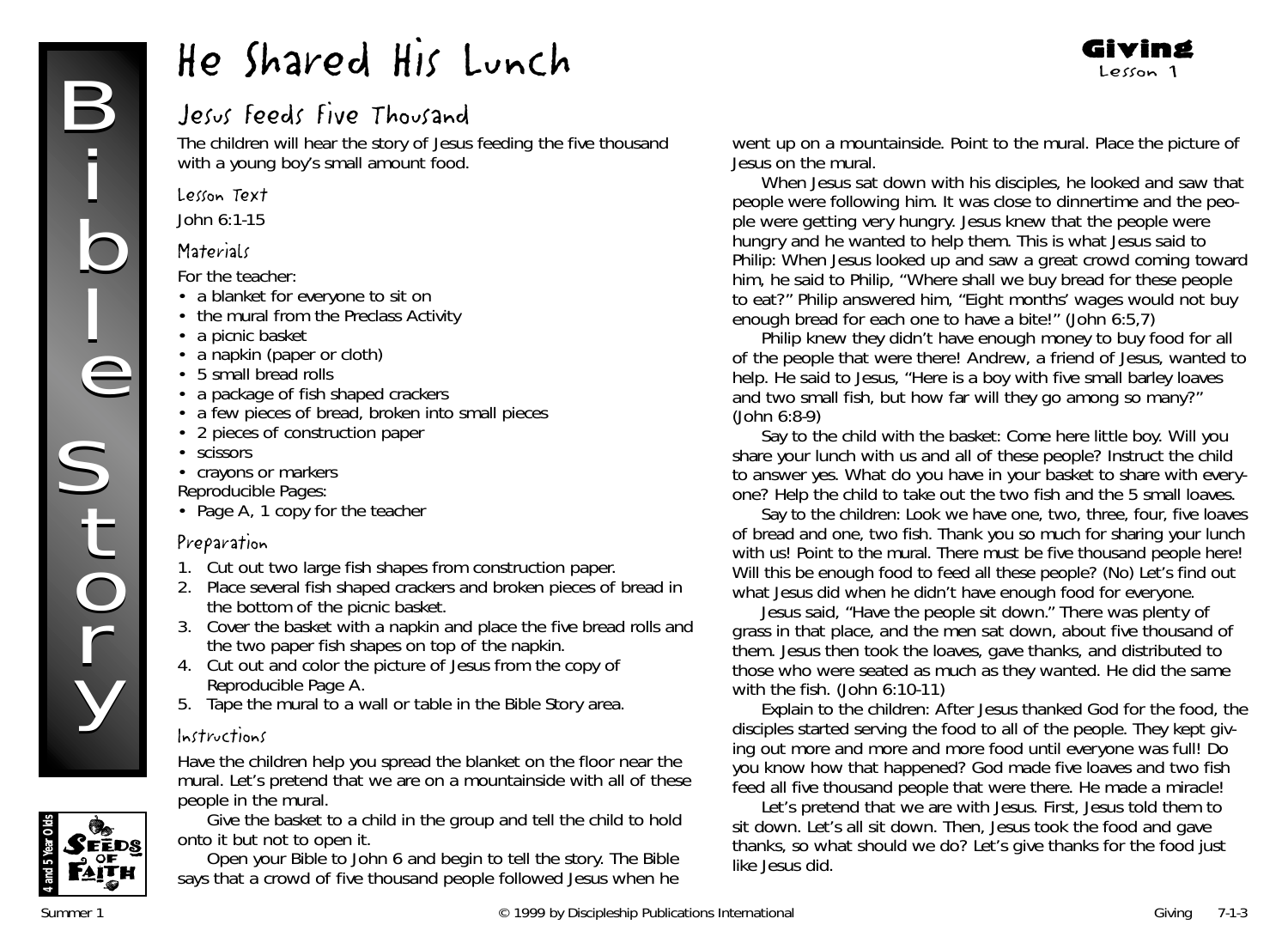While you are praying, remove the napkin from the basket to uncover the fish shaped crackers and bread. *What happened after Jesus gave thanks? (When they served the food there was enough for everybody!)* Let the children look at all of the food in the basket. *Look! We have enough food for everyone now! Let's share the food in the basket just like Jesus did. Isn't that amazing that all five thousand people were able to have as much food as they wanted and it never ran out?*

NOTE: Save the mural for the Unit 7 Lesson 2, Bible Story.

#### Conclusion

While the children are eating the fish crackers, encourage them to describe the miracle that they just learned about. Ask them the following questions:

*What was the miracle that Jesus did? (multiplied the food to feed all of the people that were following him)*

*Why did he feed the people? (they were hungry) How many people did he feed? (five thousand)*

*Where did Jesus get the food? (a little boy shared his food) Who shared in this story? (the little boy)*

*Because the little boy in this story decided to share his food, all of the people were able to eat! God loves it when we share.*



#### Teacher Tips

• IMPORTANT: Be sure that none of the children have allergies to any of the snacks you may serve during this activity. Ask the parents at registration if their child has any food intolerance or food allergies.

Giving Lesson 1

• Be sure to practice telling the story, anticipating the children's participation.



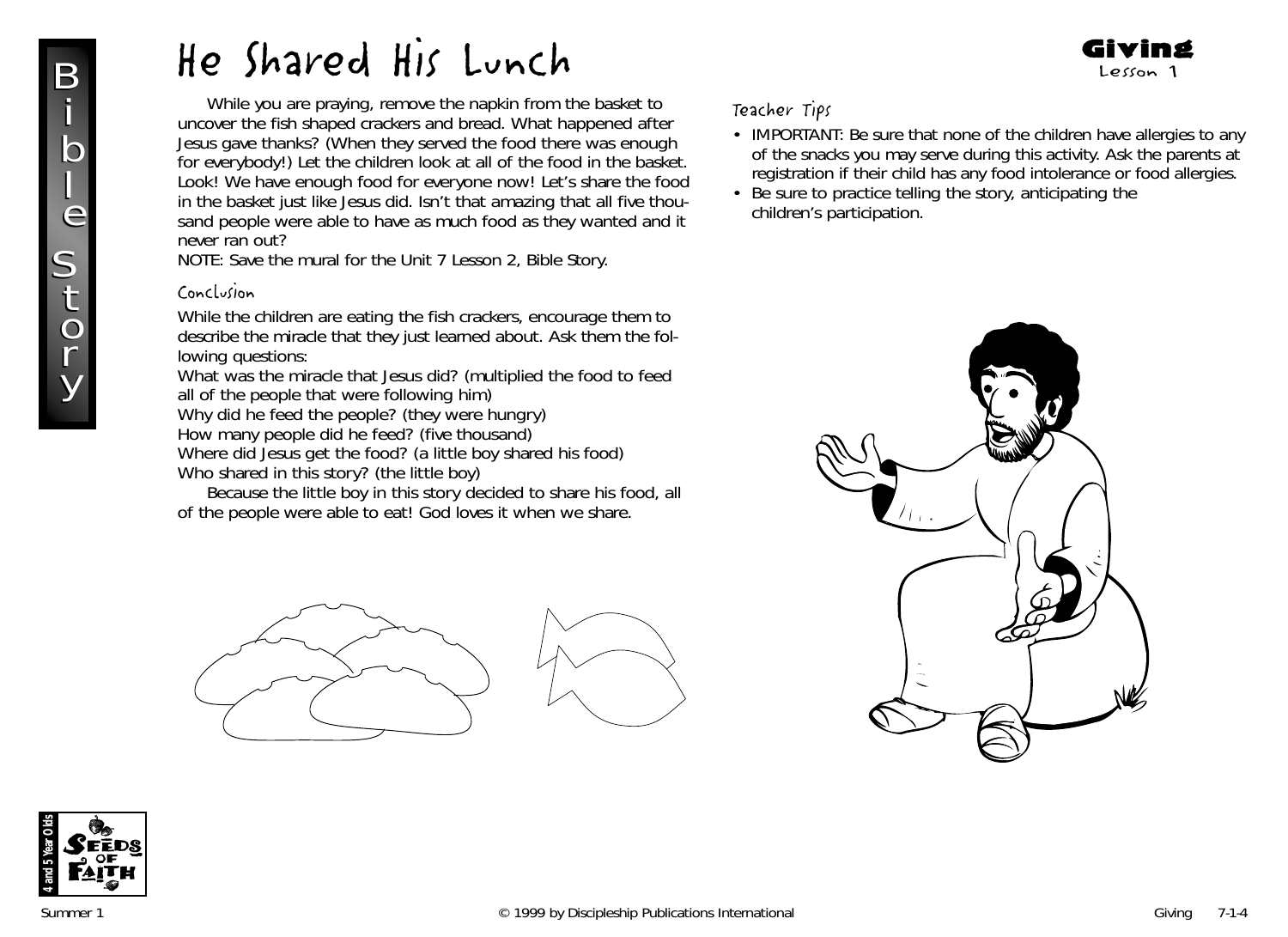# To Share or Not to Share

This activity will help the children to see the good things that happen when we share.

## Scripture Memory Verse

This amazed everyone and they praised God saying, "We have never seen anything like this!" *Mark 2:12*

# **Materials**

*For each child:*

• 1 small plastic bag

*For the teacher:*

- popcorn (about one cup for each child)
- a basket

# Preparation

Fill one small bag of popcorn for each child.

# Instructions

- 1. Place the bags of popcorn in the basket next to you where the children can see it.
- 2. Review the Bible story: *In our story today Jesus fed lots and lots of people with just two fish and five loaves of bread? A young boy gave Jesus his food so that it could be shared with the crowd. Because the young boy shared, everyone was able to eat.*

*What would have happened if the boy did not share his food? (No one else would have had anything to eat!) When we share, it means that we let someone else use or have something that we have. What are some things that you could share with a friend? (toys, food, snacks, crayons.) That's right, all of us have something we can share. Can you see anything that I could share with all of you right now? The popcorn? But if I share all of my popcorn, I might not have any left for myself! Do you think the little boy worried about not having enough for himself?*

3. Give each child a bag of popcorn. *I like to share, it makes me happy. How do you feel when someone shares with you? How do you feel when you share with others? Do you feel happy, good, excited, important?*

4. Help the children to see the good that comes out of sharing. *Sharing makes other people happy, it makes us happy, and it makes God happy. Sometimes it is hard to share. Can you think of some things that might be hard to share?* (a favorite toy, the last cookie, sharing our Mommy with our new baby brother or sister) Help them to identify how they feel when someone shares with them. Talk about how we feel when someone does not share with us. Tell them that they can bring their popcorn home and share it with their family.

Giving Lesson 1

# Scripture Memory Activity

Divide the children into two groups, both groups facing the mural of the five thousand.

Walk up to the mural with the basket in your hand and say*: It's a miracle! Jesus just fed that whole crowd of five thousand people with only a small amount of food.*

Have one group say: "*This amazed everyone and they praised God saying…"*

Have the other group say*: "We have never seen anything like this*."

Repeat the scripture a few times then have the groups switch verses and repeat the scripture a few more times.

#### Conclusion

Ask the children: *What are some good things that happen when we share with someone?* (It makes them happy, they may become a friend) *How does it make you feel to share with someone? How does it make you feel when someone shares with you? God also wants us to share what we are learning in the Bible with others. Who can tell us what they learned from the Bible today? Who else can you share that with?*

Say a prayer and ask God to help you and the children to be great at sharing.

## Teacher Tips

- Pretzels, potato chips, mini cookies or crackers may be used in place of popcorn.
- Use zip lock bags or ties to avoid spills.
- Bring extra snacks and have the children share with the other teachers in the class.

REDS.

**4 and 5 Year Olds**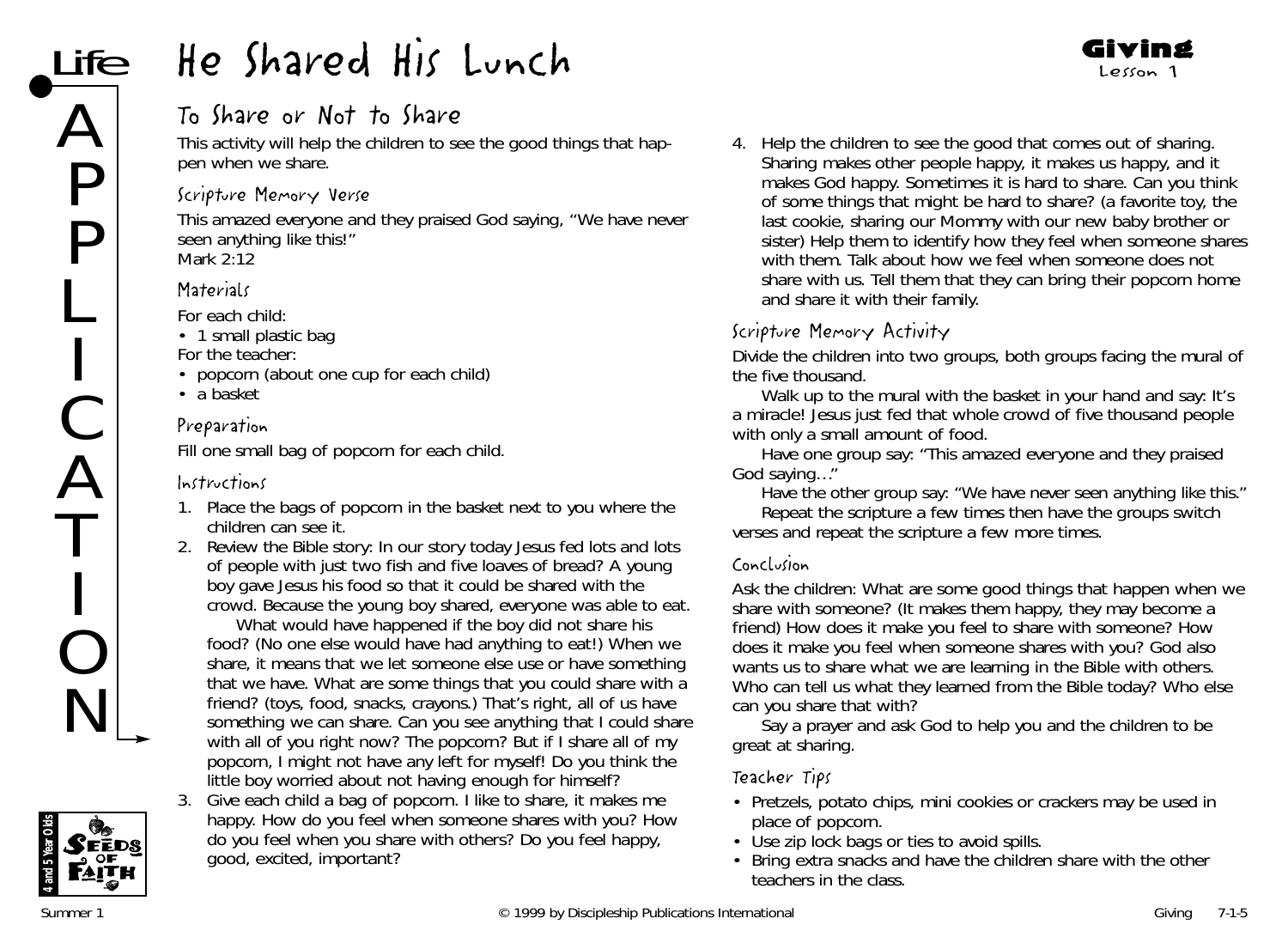





Giving Lesson 1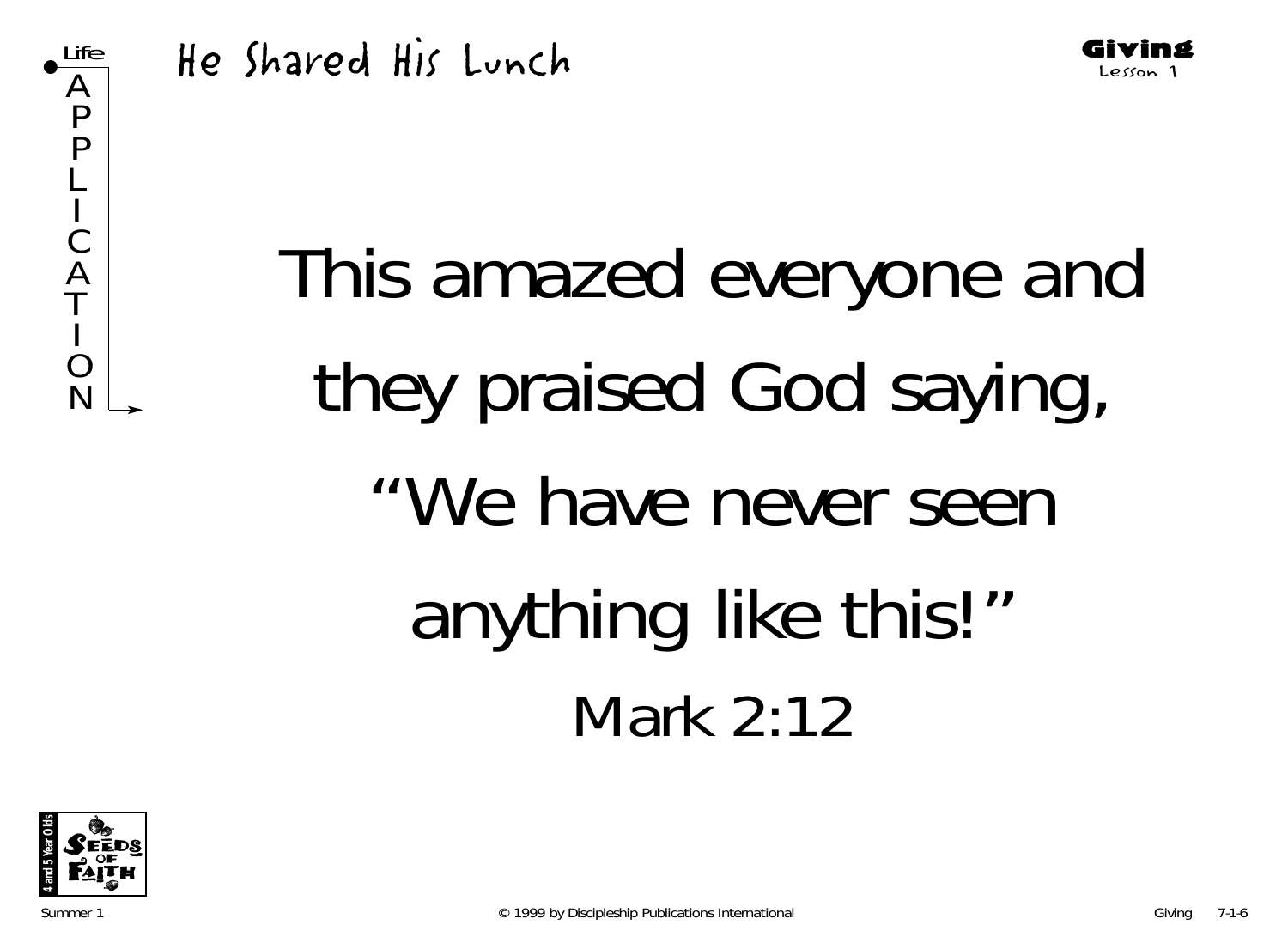

# The Shared Fish

The children will make a fish to remind them of the fish the little boy shared with Jesus.

## **Materials**

*For each child:*

- one paper lunch bag
- glue
- crayons and markers *For the teacher:*
- scissors
- construction paper
- yarr
- newspaper
- hole punch
- marker
- tissue paper (optional) *Reproducible Pages:*
- Page B, 1 copy for the teacher
- Page C, 1 copy for every four children

## Preparation

- 1. Cut out the eye, mouth and fin stencils from the copy of Reproducible Page B.
- 2. Prepare the following fish parts for each child. See Figure A.
	- A. Trace and cut out two fins, two eyes and one mouth from construction paper for each child.
	- B. Using a black marker draw a large circle in the center of each of the eyes.
	- C. Using a black marker draw a small oval in the center of each mouth.
- 3. Cut out the text boxes from the copies of Reproducible Page C.
- 4. Cut two, 8" pieces of yarn for each child.
- 5. Tear the newspaper into strips.



- 6. Punch two holes through each paper bag as follows:
	- A. Lay each bag on its side.
	- B. Using your finger, push the bag from the inside so that the side crease bulges outward.

Giving Lesson 1

- C. Pinch and hold the side crease in the fingers of your other hand, and then punch a hole approximately  $\frac{1}{2}$  from the side crease.
- D. The paper bag should now have two holes, one on either side of the crease, as shown in Figure B.
- 7. Make a model of the craft following the instructions.

#### Instructions

- 1. Introduce the craft as follows: *The Bible story today is about a boy who shared his food with Jesus and his friends. Because the boy shared, Jesus was able to feed a crowd of five thousand people! One of the foods that the boy shared was fish. Today for our craft we will make a fish like this!* Show the children your model of the craft.
- 2. Give the children each a paper bag and have them color their bags with crayons and markers.
- 3. Have each child glue a text box onto the side of the paper bag with the punched holes. See Figure C.
- 4. Have the children decorate their fish as shown in Figure D:
	- A. Have the children glue an eye and a fin onto the front and back of their bags.
	- B. Have the children glue the mouth to the bottom of the bag.
- 5. Have the children stuff the newspaper strips into the bag.
- 6. Help the children tie the string to finish their fish as follows. See Figure E.
	- A. Help them tie the bag near the opening with a piece of yarn.
	- B. Fan out the end of the paper bag so it looks like a tail.
	- C. Thread a piece of yarn through the two holes in the top of the fish. Tie the ends of the yarn together making a holder.

## Conclusion

*You can hang this fish in your room to remind you of the boy who shared his food. What happened when he shared his fish with Jesus? Jesus was able to feed five thousand people!*

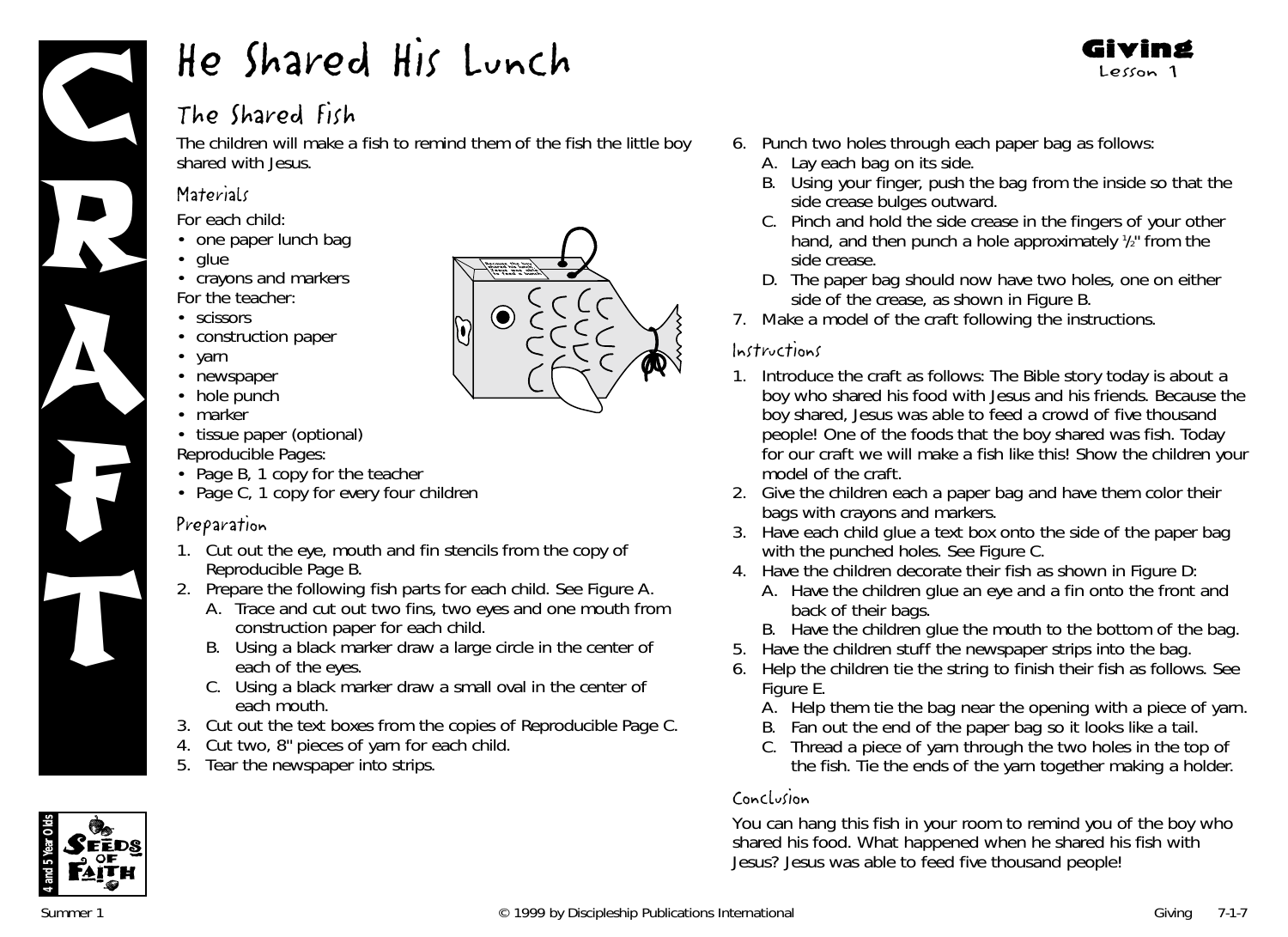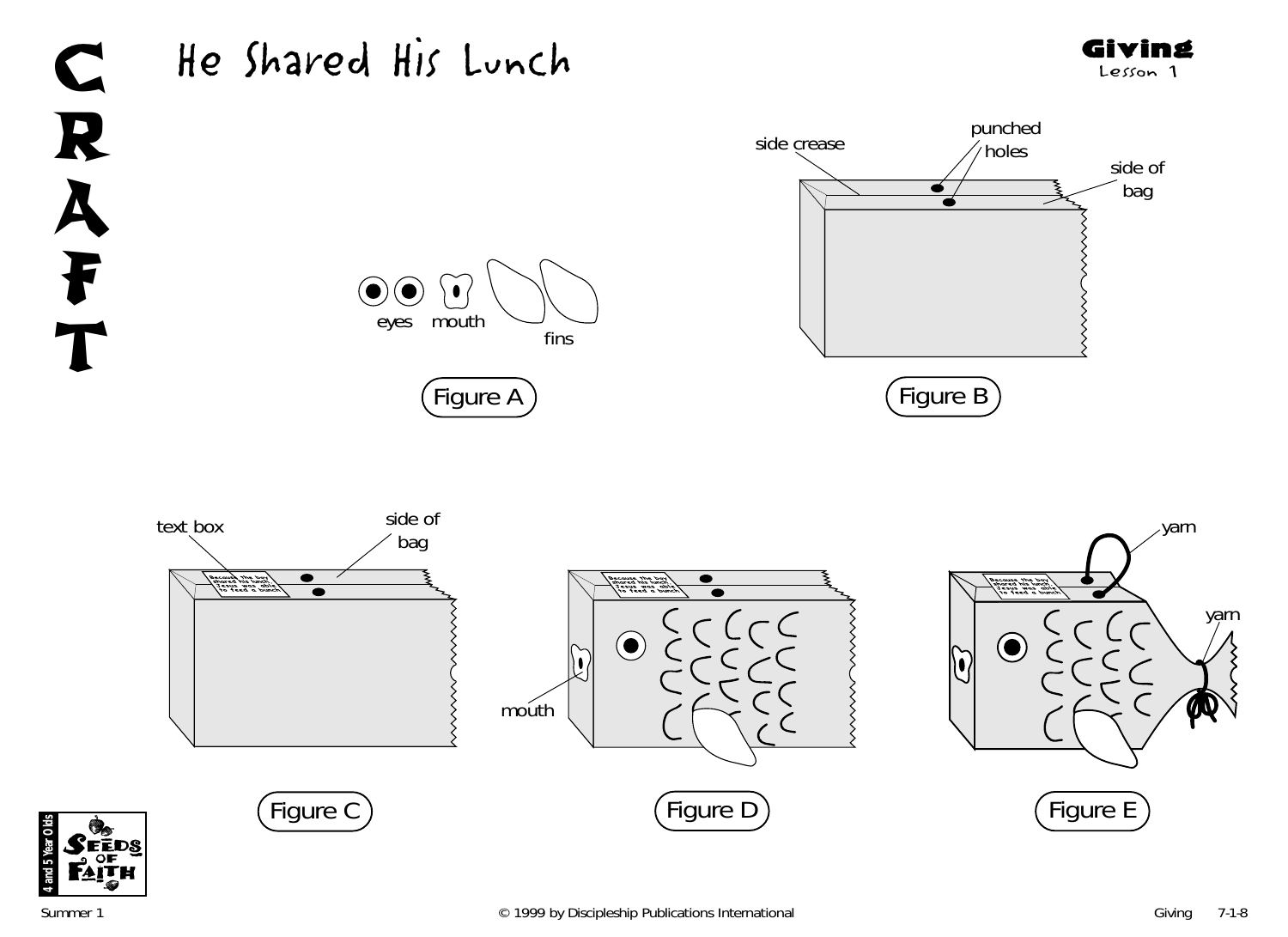Greeting and Registration

Game: Fill the Basket-2

Craft: The Sharing Basket

NOTE: Be sure to allow sufficient time for a snack.

Welcome and Singing

Preclass Activity: Fill the Basket-1

Lesson Plan

Centers:

# Lesson Objectives

- The children will state that Jesus fed five thousand people with five loaves and two fish.
- The children will learn positive things about sharing.
- The children will select something that they would like to share.

# Lesson Text

John 6:1-15

# Scripture Memory Verse

This amazed everyone and they praised God saying, We have never seen anything like this!"

*Mark 2:12*

# Fill the Basket-1

The children will make props to be used in the Game center.



**CEEDS** 

Lesson at

esson a<br>G not39

a dlance <sub>seplement</sub>

class



# **Materials**

*For each child:*

- markers and crayons
- one piece of red construction paper *For the teacher:*
- scissors
- gray construction paper
- brown construction paper
- white paper

*Reproducible Pages:*

• Page D, 1 copy for the teacher

# Preparation

- 1. Cut out the loaf and fish stencils from the copy of Reproducible Page D.
- 2. Trace and cut out two fish for each child from gray construction paper.
- 3. Trace and cut out five loaves for each child from brown construction paper.
- 4. Cut out one square, 5", for each child from white paper.
- 5. On each piece of red construction paper write, "I will share."

# Instructions

Life Application: To Share or Not to Share

1. Give each child five loaves of bread and two fish.

Giving Lesson 1

- 2. Have the children color the fish and loaves.
- 3. On the white paper, have each child draw something that they would like to share.
- 4. Have the children glue each picture to a piece of red construction paper.
- 5. Give the loaves and fish to the Game teacher.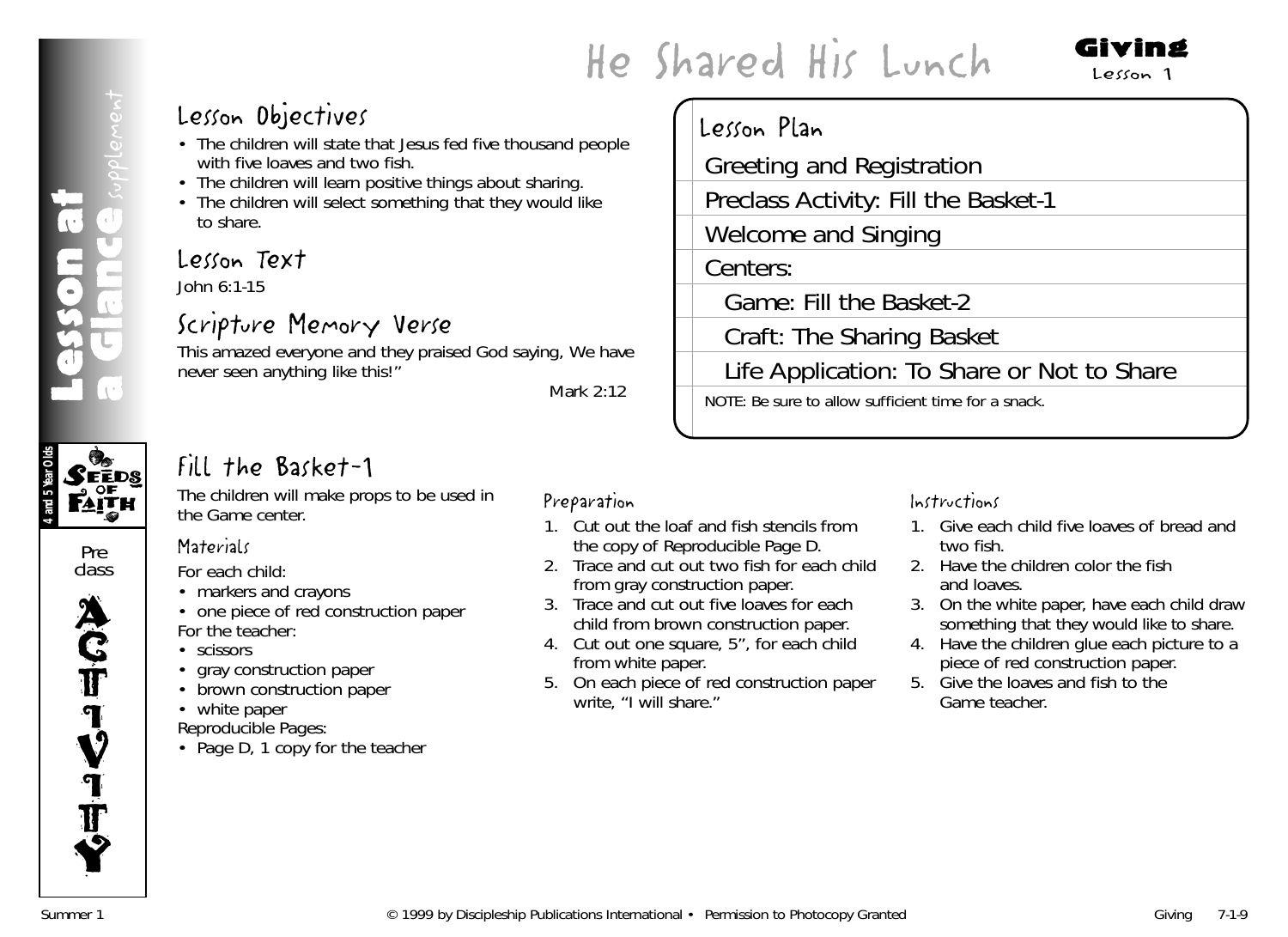# He Shared His Lunch Giving Lesson 1





a

a

M

# Fill the Basket-2

The children will play a game that will remind them of the miracle of Jesus feeding the five thousand.

## **Materials**

*For the teacher:*

- loaves and fish from the Preclass Activity
- two small baskets

# Preparation

Place five loaves and two fish in each basket.

## Instructions

- 1. Place the two baskets at the far end of the center area, a few feet apart from each other. Explain to the children that each basket represents the lunch of the boy who shared with Jesus. M
	- 2. Place the remaining loaves and fish in two piles, each pile about three feet to the side of each basket.
	- 3. Divide the children into two groups.
	- Line each team up single file, ten feet from the baskets.
	- 5. At your signal, the first child in each line must walk to his team's basket, pick up one item, and put it in the pile next to his basket.
	- 6. The child then must tag the next player in line. Continue until all the food from the basket is gone.
	- 7. When the basket is empty, the next person in line goes to the pile, takes one item, and returns it to the basket.
	- 8. The child must tag the next person in line. Continue until all of the food from the pile is in the basket.
	- 9. The first team to fill their basket wins.

## Conclusion

Explain to the children that the basket of food at the beginning of the game represented the boy's lunch. Now, at the end of the game, it contains much more food. *That is just what happened when Jesus fed all the people. After everyone was fed, there were many baskets of food left over. When we pray to God, he will give us what we need, and sometimes he gives us even more than we need.*

# Teacher Tips

As you explain the race, have the first child demonstrate the game as the other children watch.





e

e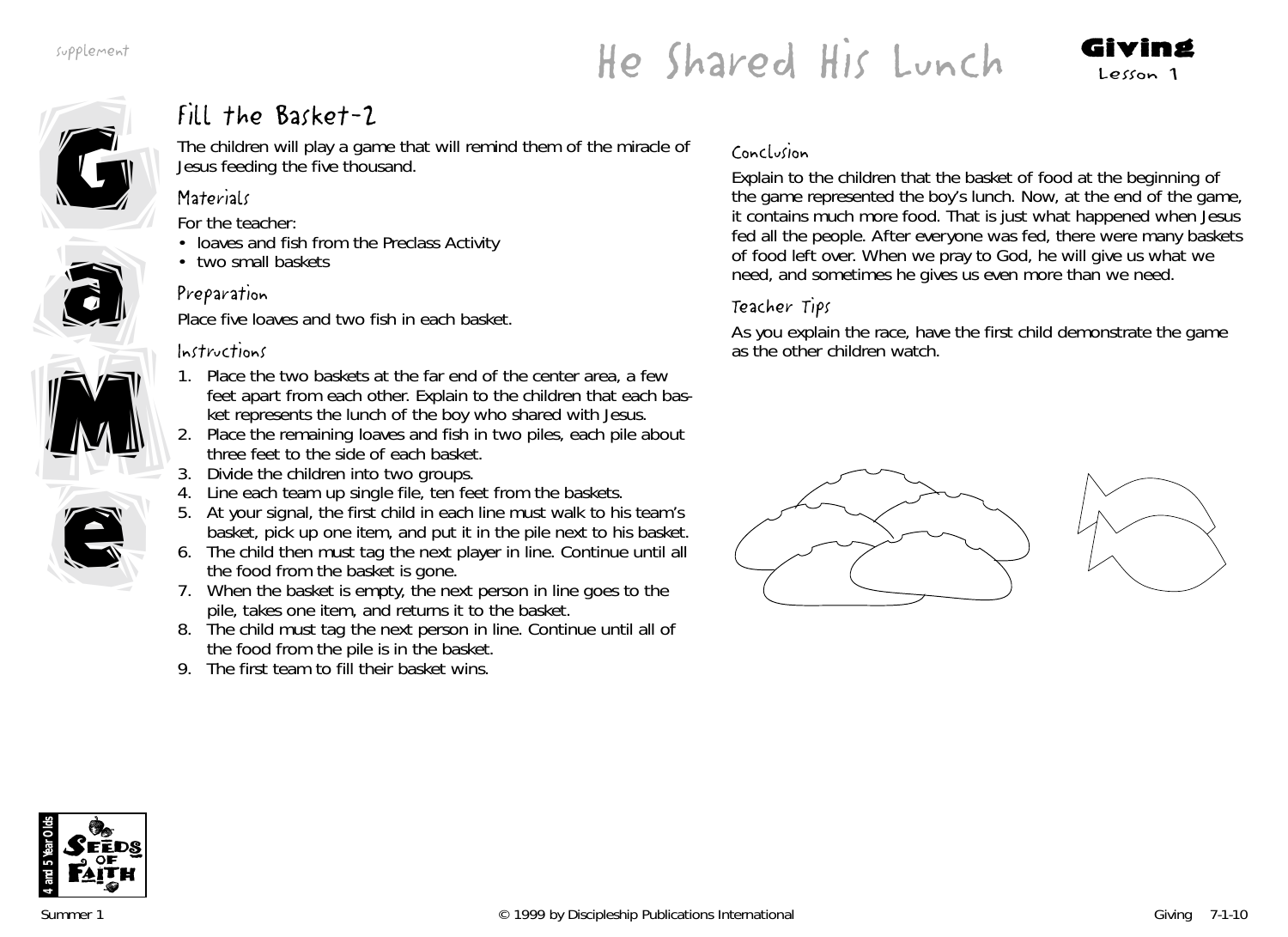R

A

F

T



# The Sharing Basket

The children will make a basket of bread and fish to remind them of the miracle of Jesus feeding the five thousand.

# **Materials**

*For each child:*

- 1 small paper lunch bag
- crayons or markers
- glue stick

*For the teacher:*

- scissors
- tape
- old-fashioned oatmeal
- brown construction paper
- gray construction paper
- aluminum foil
- black marker
- stapler

*Reproducible Pages:*

• Page E, 1 copy for the teacher

# Preparation

- 1. Prepare a "basket" for each child as follows:
	- A. Cut off the top half of each bag. See Figure A.
	- B. Cut a 8" x 2" strip from the left over top half of each bag to make a handle.
	- C. Tape a handle securely onto each basket. See Figure B.<br>D. Print "shares!" on the side of each bag.
	- shares!" on the side of each bag.
- 2. Prepare the fish and loaves as follows:
	- A. Cut out the loaf and fish stencils from the copies of Reproducible Page E.
	- B. Trace and cut out five loaves from brown construction paper for each child.
	- C. Trace and cut out two fish from gray construction paper for each child.
	- D. Cut out four  $\frac{1}{2}$  squares from aluminum foil for each child.
	- E. Place two fish, four aluminum foil squares and four loaves into a basket for each child.
- 3. Make a model of the craft following the instructions.

### Instructions

- 1. Introduce the craft as follows: *Once Jesus helped a boy share his lunch with a large crowd of people.* Show the children your basket. Take out the two fish and five loaves. *Because the boy shared, five thousand people were able to eat! Today we are going to make a basket just like the boy's basket!*
- 2. Give each child a basket with the fish and loaves inside of it.
- 3. Have the children glue oatmeal to each loaf.
- 4. Give each child two fish.
- 5. Give each child four squares of aluminum foil. Have them glue these to both sides of their fish.
- 6. Have the children put their loaves and fish into their baskets.
- 7. Have the children write their names on their baskets in the space provided.
- 8. Have the children color their baskets.

# Conclusion

Let the children take turns retelling the story of Jesus feeding the five thousand using their baskets.

# Teacher Tips

Instead of paper strips for the handles try wide ribbon.





**4 and 5 Year Olds**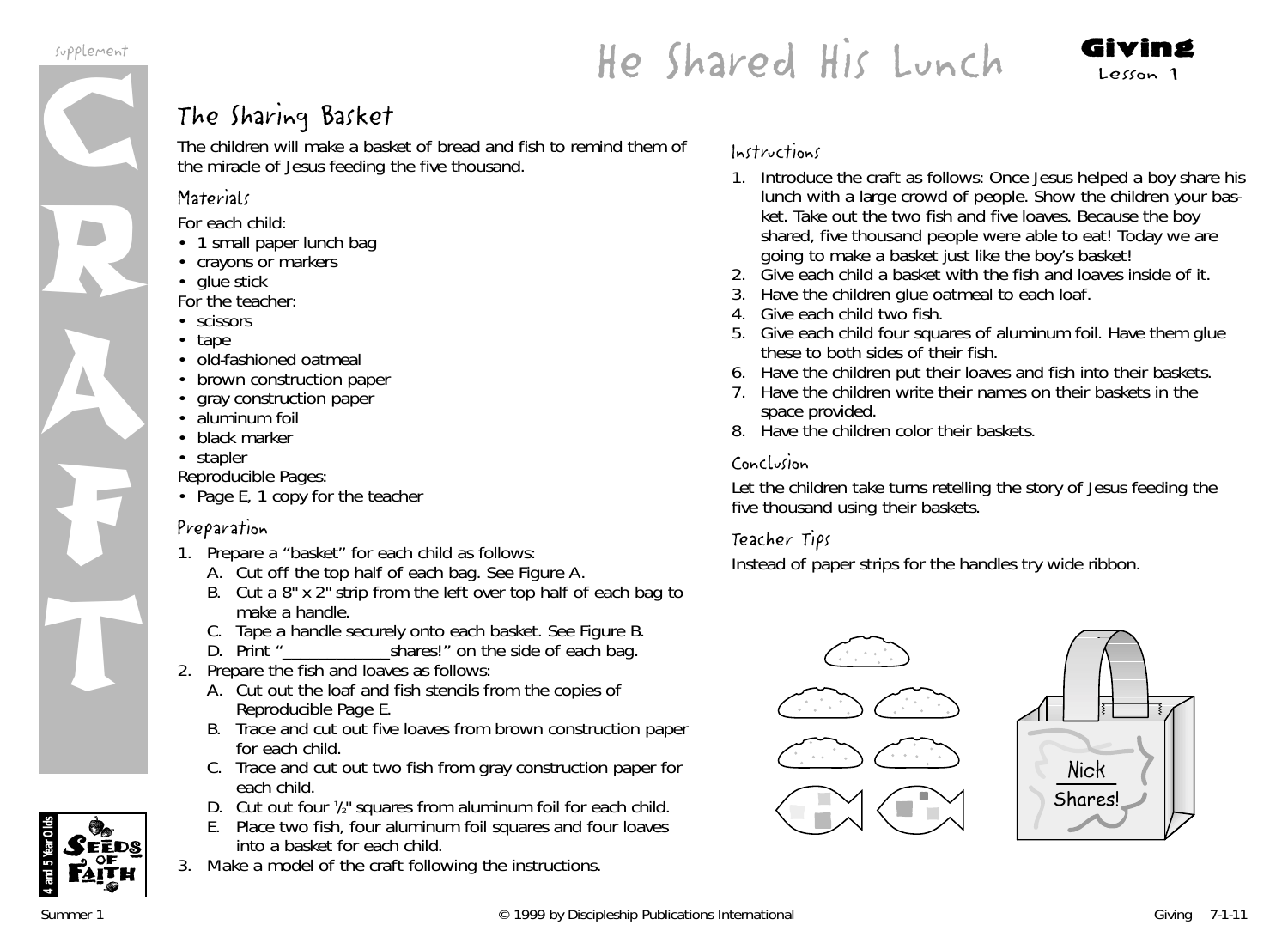# He Shared His Lunch Giving



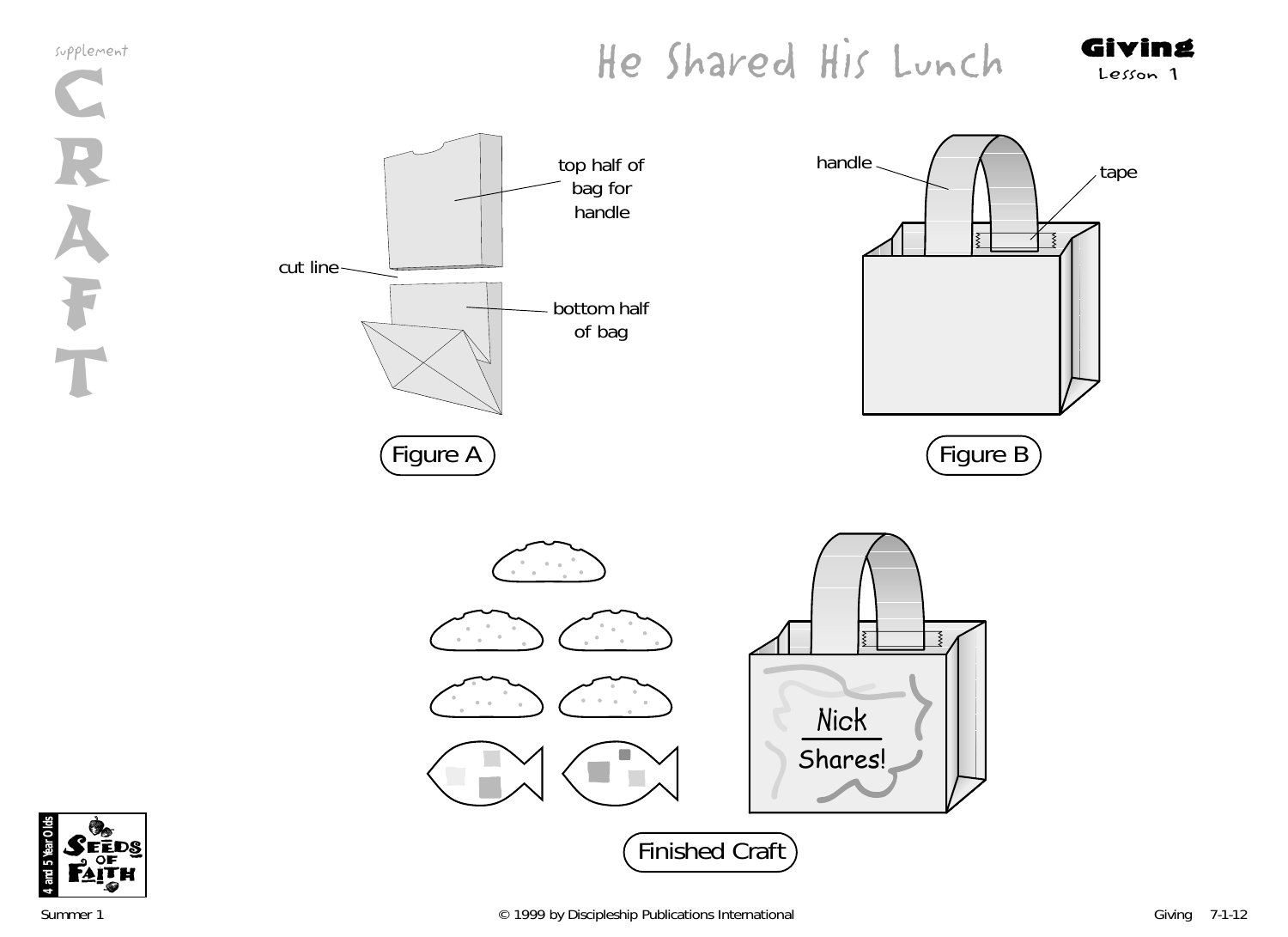A

P

P

L

C

A

T

O

N

# $He Shared His Lunch$  Lunch Giving

# To Share or Not to Share

This activity will help the children to see the good things that happen when we share.

#### Scripture Memory Verse

This amazed everyone and they praised God saying, "We have never seen anything like this!" *Mark 2:12*

### **Materials**

*For each child:*

• 1 small plastic bag

*For the teacher:*

- popcorn (about one cup for each child)
- a basket

### Preparation

Fill one small bag of popcorn for each child.

## Instructions

- 1. Place the bags of popcorn in the basket next to you where the children can see it.
- 2. Review the Bible story: *In our story today Jesus fed lots and lots of people with just two fish and five loaves of bread? A young boy gave Jesus his food so that it could be shared with the crowd. Because the young boy shared, everyone was able to eat.*

*What would have happened if the boy did not share his food? (No one else would have had anything to eat!) When we share, it means that we let someone else use or have something that we have. What are some things that you could share with a friend? (toys, food, snacks, crayons.) That's right, all of us have something we can share. Can you see anything that I could share with all of you right now? The popcorn? But if I share all of my popcorn, I might not have any left for myself! Do you think the little boy worried about not having enough for himself?*

3. Give each child a bag of popcorn. *I like to share, it makes me happy. How do you feel when someone shares with you? How do you feel when you share with others? Do you feel happy, good, excited, important?*

4. Help the children to see the good that comes out of sharing. *Sharing makes other people happy, it makes us happy, and it makes God happy. Sometimes it is hard to share. Can you think of some things that might be hard to share?* (a favorite toy, the last cookie, sharing our Mommy with our new baby brother or sister) Help them to identify how they feel when someone shares with them. Talk about how we feel when someone does not share with us. Tell them that they can bring their popcorn home and share it with their family.

# Scripture Memory Activity

Divide the children into two groups, both groups facing the mural of the five thousand.

Walk up to the mural with the basket in your hand and say*: It's a miracle! Jesus just fed that whole crowd of five thousand people with only a small amount of food.*

Have one group say: "*This amazed everyone and they praised God saying…"*

Have the other group say*: "We have never seen anything like this*."

Repeat the scripture a few times then have the groups switch verses and repeat the scripture a few more times.

#### Conclusion

Ask the children: *What are some good things that happen when we share with someone?* (It makes them happy, they may become a friend) *How does it make you feel to share with someone? How does it make you feel when someone shares with you? God also wants us to share what we are learning in the Bible with others. Who can tell us what they learned from the Bible today? Who else can you share that with?*

Say a prayer and ask God to help you and the children to be great at sharing.

## Teacher Tips

- Pretzels, potato chips, mini cookies or crackers may be used in place of popcorn.
- Use zip lock bags or ties to avoid spills.
- Bring extra snacks and have the children share with the other teachers in the class.

Seeds

**4 and 5 Year Olds**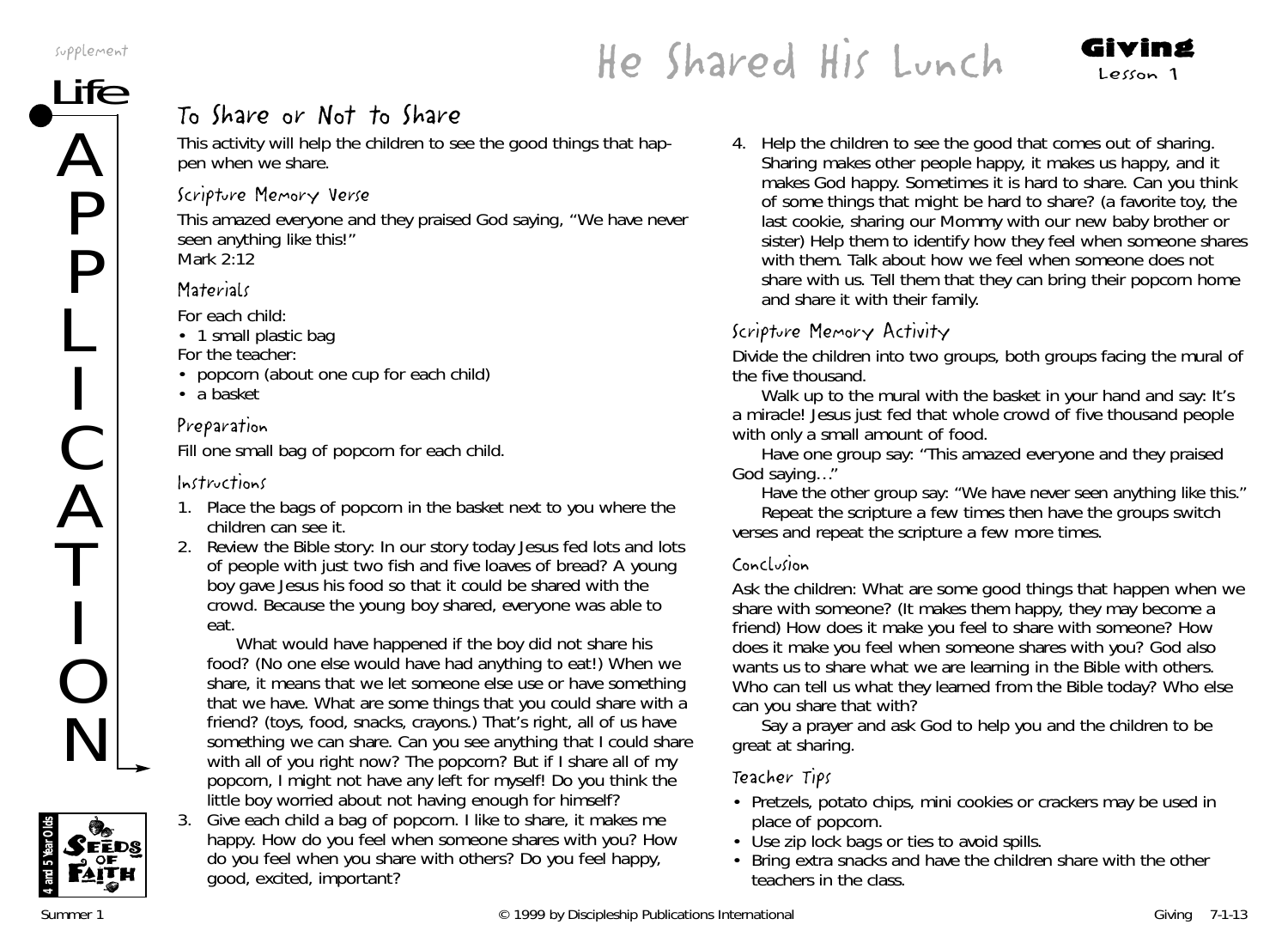$\boldsymbol{\mathsf{A}}$ P P L

C  $\boldsymbol{\mathcal{L}}$ T

O N

# This amazed everyone and they praised God saying, "We have never seen anything like this!" Mark 2:12

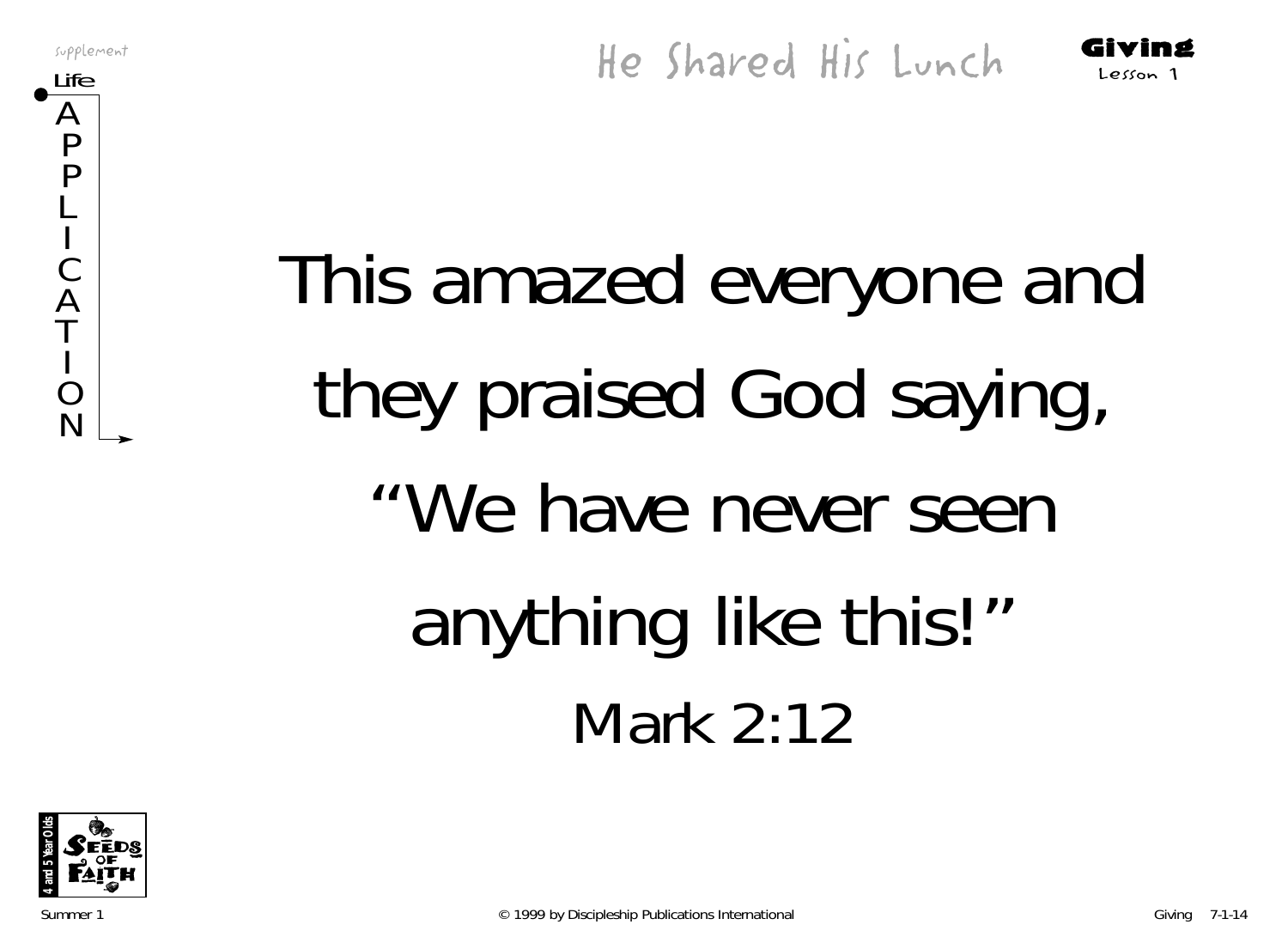Refer p **THE** o  $\bf \widetilde{G}$ u  $\mathbb{G}% _{n}^{X}$ )<br>D to H l e Page  $\sum_{\Delta}$ 

Core/Bible Story 1 copy for the teacher



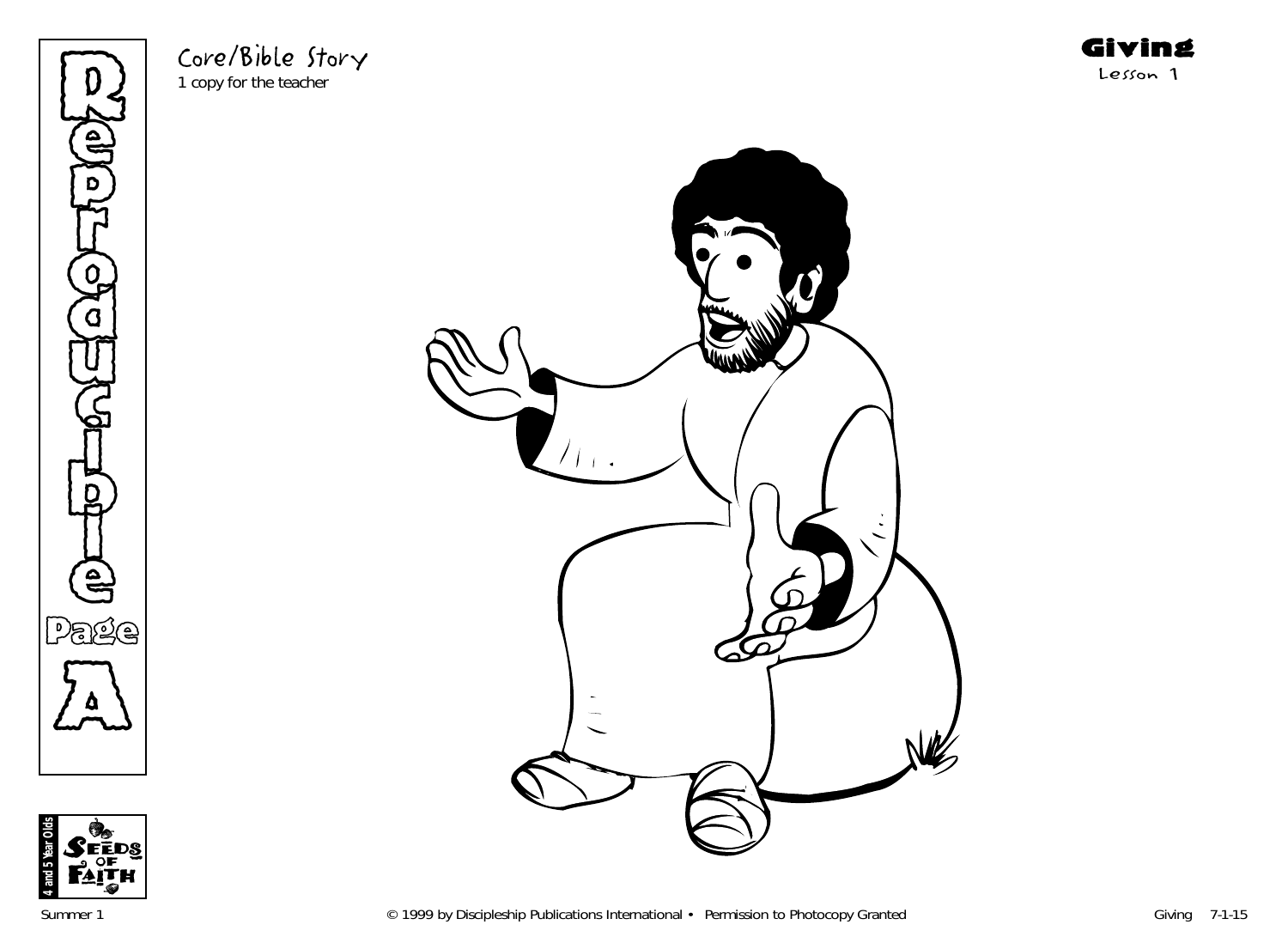

Core/Craft 1 copy for the teacher Giving Lesson 1



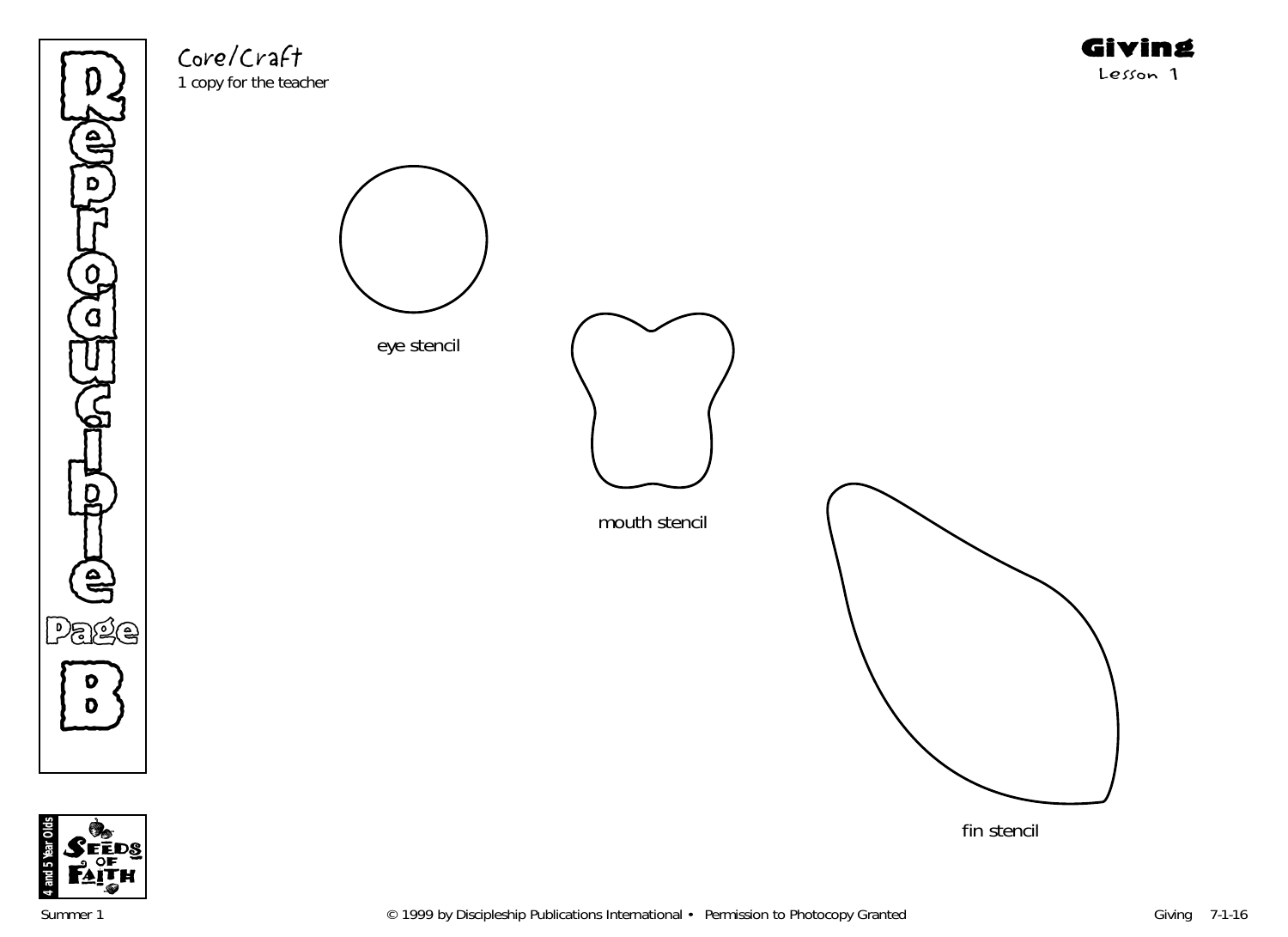Core/Craft 1 copy for every four children



**Because the boy shared his lunch, Jesus was able to feed a bunch** .

**Because the boy shared his lunch, Jesus was able to feed a bunch**.

text boxes

**Because the boy shared his lunch, Jesus was able to feed a bunch**.

**Because the boy shared his lunch, Jesus was able to feed a bunch**.

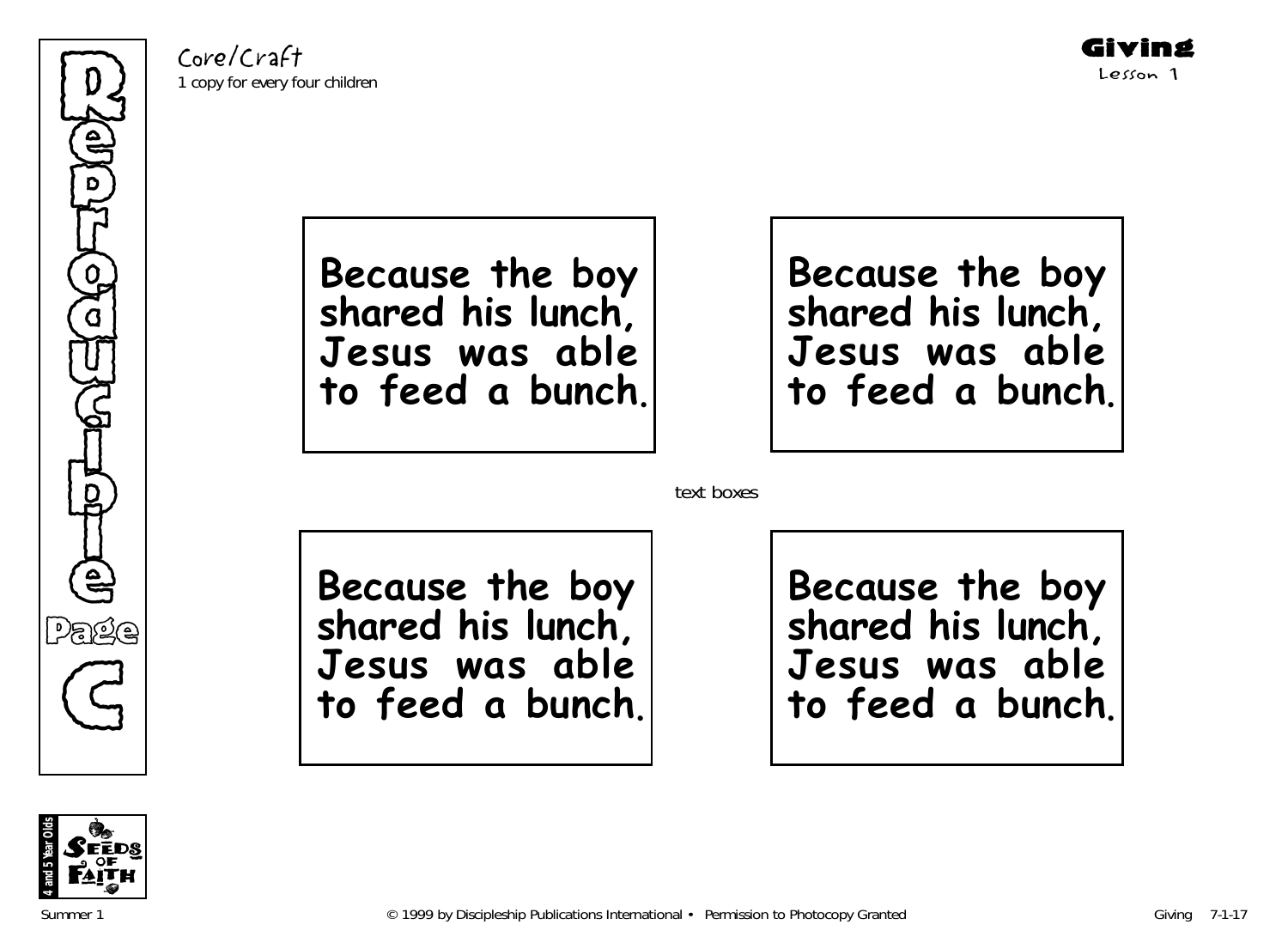



Supplement/Preclass

1 copy for the teacher



Giving Lesson 1

**4 and 5 Year Olds**

tear Olds